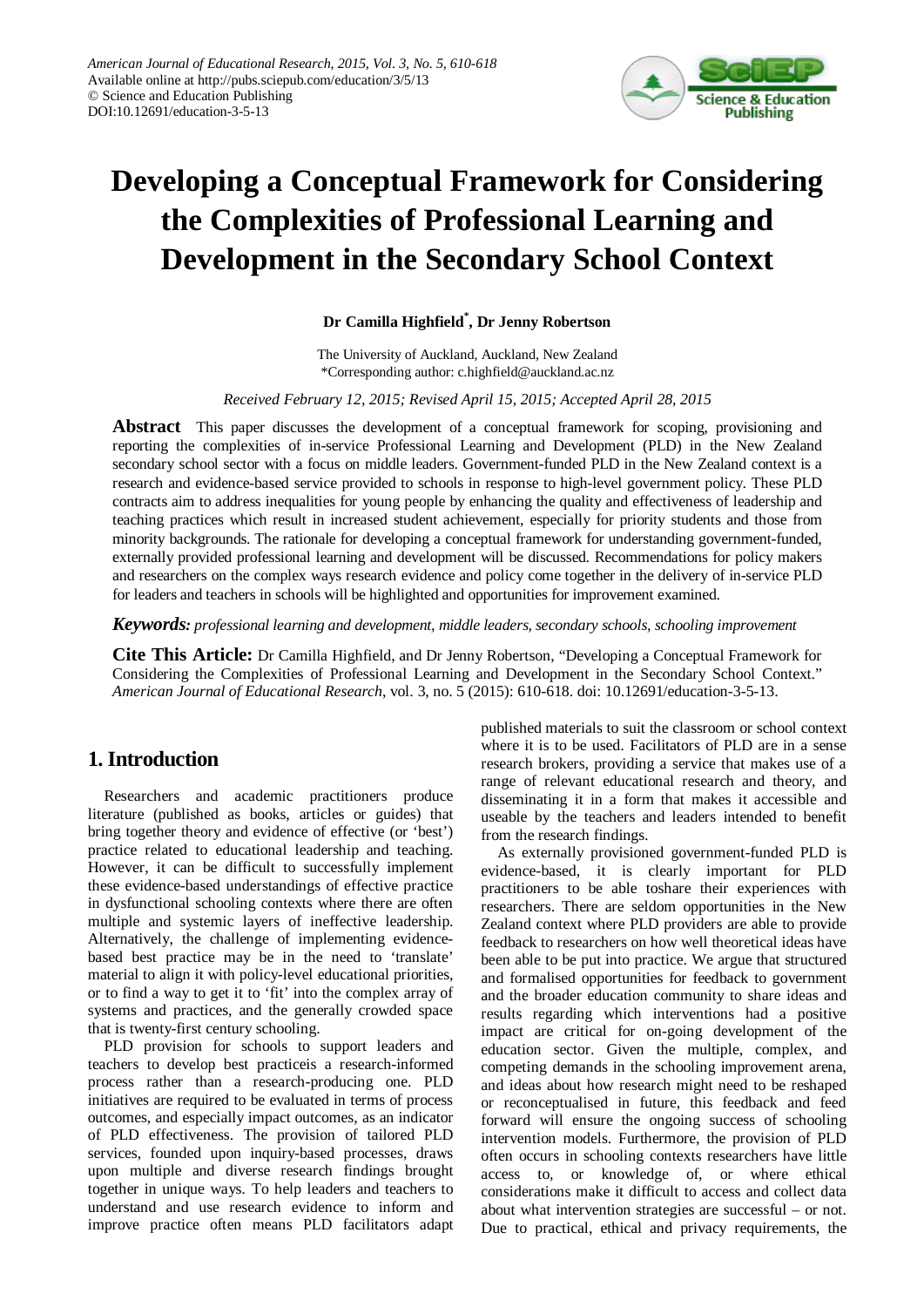important 'findings' from some types of PLD interventions often remain unreported beyond confidential contractual requirements.

This paper discusses the development of the framework in the context of the Secondary Student Achievement contract, a PLD project now in its third year that provides opportunities for curriculum level support through strengthening the instructional practices of middle leaders with a focus on raising student achievement. A coherent policy framework for school reform is critical in supporting ongoing improvement of the education system [\[3\]](#page-8-0) but the extra impetus requires horizontal and lateral ways of working where instructional leadership practices are enhanced at all levels of the system. As teacher effectiveness is such an important factor in determining student achievement and attainment, the extent that teacher leadership can act as a catalyst for improving practice, changing beliefs and behaviours and positively impacting on effectiveness in the classroom [\[7\]](#page-8-1) is central to the intervention. In the secondary school context it is the middle leaders that often have the strongest connection to the teaching in their department. The structural context of high schools means that these middle leaders are a relevant focus for professional learning and development aimed at identifying predictors of improved student academic outcomes. The knowledge and developing understanding of critical aspects of middle leadership practice that are supported through the Secondary Student Achievement PLD intervention can contribute to the exisitng research and theory in this area as well as drawing from it.

The discussion begins with a rationale for developing a conceptual framework and describes anoverview of schooling improvement, the New Zealand secondary school sector, the secondary school qualifications system, and government priorities for education in New Zealand. The following section describes the PLD context in New Zealand and the government-funded Secondary Student Achievement (SSA) PLD contract. The delivery of this contract by the University of Auckland over three years has provided the platform for the development ofthe conceptual framework - the 'sandwich model' –which conceptualises the complexities of PLD in the secondary school sector. The presentation and explanation of the conceptual framework is followed by recommendations for policy makers and researchers.

# **1.1. Why Develop a Conceptual Framework for Considering the Complexities of Professional Learning and Development?**

In-service professional learning and development for educational leaders and teachers is a recurrent feature of schooling improvement or school reform initiatives around the world. Whether it is PLD that is facilitated face-to-face in workshops and seminar presentations, intensive and individualised support provided in schools, or PLD for a broader audience using digital technologies and the internet, on-going professional learning is an integral part of the twenty-first century schooling improvement landscape. A coherent policy framework for school reform is critical for supporting ongoing improvement of the education system [\[3\]](#page-8-0) but the extra impetus requires horizontal and lateral ways of working

where instructional leadership practices are enhanced at all levels of the system. As teacher effectiveness is such an important factor in determining student achievement and attainment, the extent that teacher leadership can act as a catalyst for improving practice, changing beliefs and behaviours and increasing effectiveness in the classroom is central to the argument [\[7\].](#page-8-1) In the secondary school context it is the middle leaders who often have the strongest connection to the teaching in their department and this is where the focus of this PLD work is leveraged.

The environment within which government-funded secondary school PLD is delivered is complex and challenging. Like many OECD countries New Zealand secondary schools vary greatly between large urban settings with students from multiple ethnicities to small rural schools in remote locations. The PLD providers need to take account of a range of factors including sector-wide and individual school needs, government priorities, policies and goals, the availability of resources, reporting requirements and changes in technology. Developing a conceptual framework that explains this complexity can assist with effective planning, provisioning and implementation of PLD and subsequent reporting of outcomes. In addition, such a framework can be shared with other PLD providers in the interests of strengthening PLD provision across the sector and can be used to inform and structure recommendations for policy makers, researchers and the secondary sector.

The proposed framework will assist in bridging the gap between middle leadership practice and research in this field. The evidence-based nature of this PLD is discussed and provides the opportunity for sharing findings with researchers. The conceptual framework developed as a result of the Secondary Student Achievement PLD can add to the evidence base needed to inform future PLD provision focussed on middle leaders in secondary schools working more effectively to raise student achievement.

#### **1.2. Schooling Improvement**

The new millennium has seen a noticeable shift toward a greater public focus on student outcomes and increased accountability of schools, particularly in economically developed countries. The need for a competitive edge in the global economy, the changing skill requirements of technologically-based work places, the demand for citizens who can cope with the challenges of environmental change and degradation, and population diversity, are all strong drivers for increased performance of the public school system [\[11\].](#page-8-2) League tables that rank schools, websites where students can comment on their teachers' performance and publicly available evaluation reports carried out by government agencies(such as the New Zealand Education Review Office) have all put school leaders and teachers under increased pressure to ensure that their school is performing at or above expectation. Not only do teachers and leaders of schools compare their school results to each other and against nationally expected targets, but policy makers and researchers are comparing country level 'systems' and their ability to ensure students are performing at expectation, particularly in reading, writing and mathematics and science. The central challenge is to strengthen and maintain public confidence in a state-run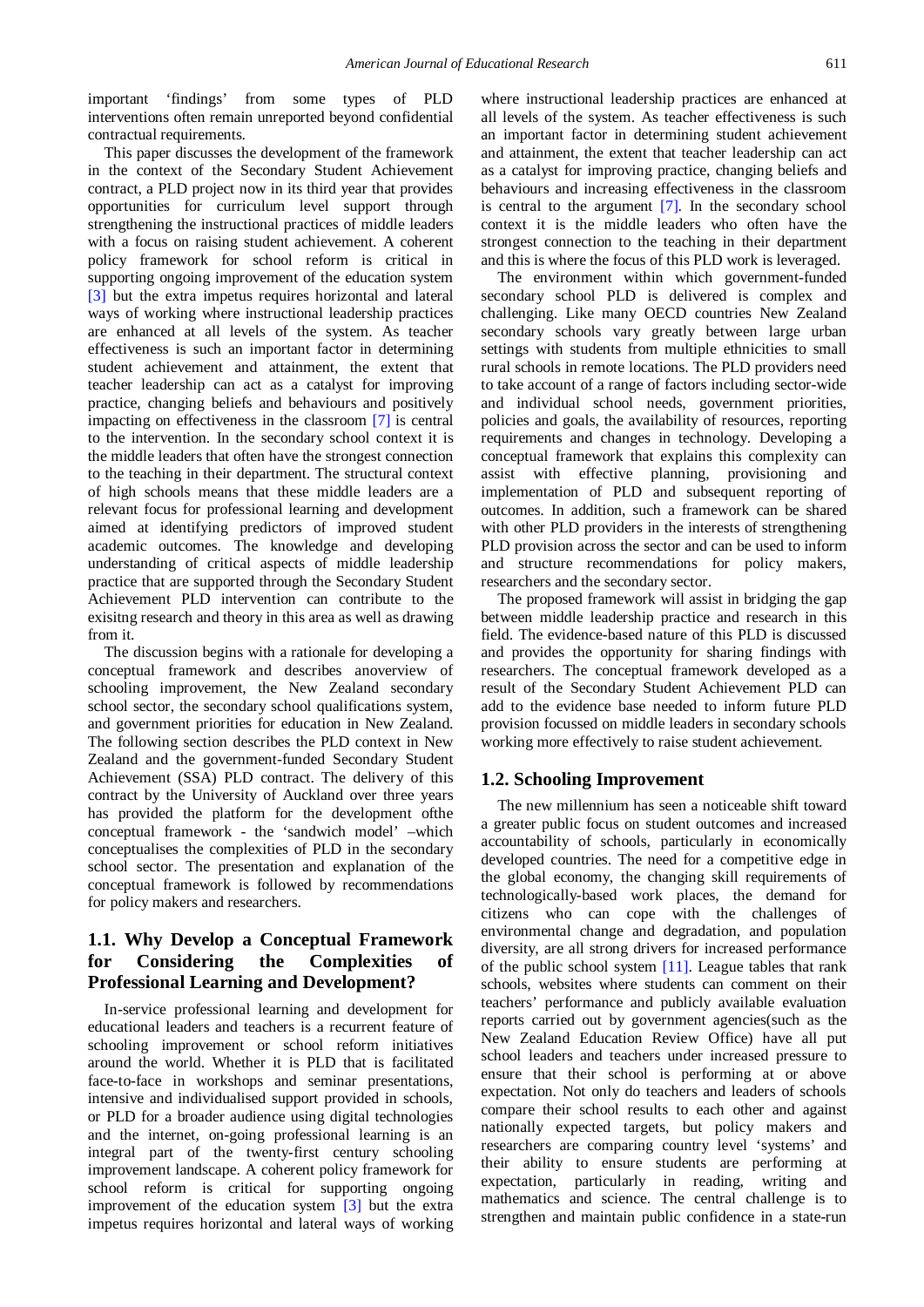education system for all so that people continue to send their children to public schools and provide their tax money for those schools to improve and develop [\[11\].](#page-8-2) When the majority of a country's citizens support their local state school, as is the case in New Zealand, there is a greater chance of an equitable school system.

During the last two decades a considerable body of evidence has accumulated to show that although the ability and socioeconomic background of students are a major determinant of achievement, schools can make a difference to students' levels of progress. School effectiveness research focuses on the achievement of all students and their progress over time. An effective school is one that adds value to student outcomes in comparison with other schools serving similar intakes [\[23\].](#page-8-3) At the secondary school level, much of the research to date has focussed on the organisation of effective secondary schools [\[10\]](#page-8-4) and to some extent effective teaching within those schools. Much of this research highlights the fact that major sources of inequity lie within schools as well as between them. Decisions made within schools have been found to create substantial variability in teachers' conditions of work and students' opportunities to learn, even within the same school [\[10\].](#page-8-4) Reference [\[23\]](#page-8-3) argues that effective schools are learning organisations, with teachers and leaders continuing to be learners, keeping up to date with their subjects and with advances in understanding about effective practice. The indirect empowerment of teachers by leaders when they create the conditions or provide the resources that directly impact on positive student outcomes is particularly relevant in the context of a secondary school department [\[22\].](#page-8-5) Reference [\[10\]](#page-8-4) states that academic organisation in the high school system is a critical influence on students' academic outcomes and that effective school personnel understand the relationship between social relations, teaching and instruction, and academic learning. When department staff are instructionally led and focussed on high standards of student achievement, learners will reap the rewards.

## **1.3. The New Zealand Secondary School Context**

New Zealand secondary schools are structured like many others in western countries where curriculum subjects are taught by a team of teachers organised into departments. In New Zealand secondary schools the eight essential learning areas in *The New Zealand Curriculum [\[14\]](#page-8-6)* - Arts, English, Health and Physical Education, Learning Languages, Mathematics and Statistics, Social Sciences, Science, and Technology - are often used for organisational purposes. Secondary schools are generally divided into departments related to the curriculum learning areas, and the staff within them are usually led by a head of department. Other designated leaders have accountability for subjects within the learning area such as Head of Biology or a year level such as Head of Junior English.

#### **1.4. The New Zealand Curriculum (NZC)**

*The New Zealand Curriculum [\[14\]](#page-8-6)* is the national curriculum that provides the direction for teaching and learning in New Zealand schools. It takes a nonprescriptive approach and requires schools to develop their own school-based curriculum in consideration of the needs of students and community. It encompasses a broader vision, principles and values for education and all learning is expected to contribute to these. This curriculum document also includes a framework for effective pedagogy to which the New Zealand Registered Teacher Criteria [\[25\],](#page-8-7) the required professional standards for teachers, are closely aligned. Key competencies, or behaviours for learning, which are required to be developed across all year levels and within learning areas are described. Central to effective pedagogy is the notion of teaching as inquiry [\[14\]](#page-8-6) which requires all teachers to use a continuous inquiry (and evidence) based approach to all programme design, planning and teaching decisions, and to track and monitor student progress toward, and achievement of, learning goals. Learning area (and subject) knowledge is framed by big ideas or concepts drawn from relevant bodies of disciplinary knowledge. The 'essence' of the learning areas is captured in a short description of the unique contribution each will make to a student's learning, and the ways this learning is expected to develop and progress is expanded in the Achievement Objectives over eight developmental levels, covering years 1-13.

# **1.5. The New Zealand Secondary School Qualifications System**

The compulsory national qualifications system for state-funded secondary schools in New Zealand is called the National Certificate of Educational Achievement or NCEA which is managed by the New Zealand Qualifications Authority (NZQA). It is a standards-based assessment of student learning designed to provide three levels of national qualification for students studying subjects based on *The New Zealand Curriculum* taught nationally at secondary level. The Ministry of Education is the government department responsible for the development of achievement standards. The qualification is recognised by employers and used for selection by universities and polytechnics, both in New Zealand and overseas. Studentsaim to complete NCEA Levels 1-3 in successive years (including University Entrance at Level 3), typically in Years 11-13 (15-18 year olds).However, individual education plans that meet students' unique learning and qualifications pathways may mean NCEA levels are achieved in a diverse range of ways.

Unlike the norm-referenced and scaled examinations of the previous system (that ended just after the start of the new millennium), standards-based assessment does not focus on comparisons between students but on how well they perform in relation to the standard expected at each level. This system offers opportunities for students to be assessed through a combination of external subject-specific national examinations held at the end of the school year, and internal assessments administered by their teacher throughout the year. NZQA manages national moderation and quality assurance systems for internal assessments as well as the development and administration of examinations. Schools are expected to have local quality assurance systems for internal moderation established within and between subject department and interschool moderation and formal quality assurance processes to ensure that the assessment of each standard is fair across all students, regardless of the school they attend.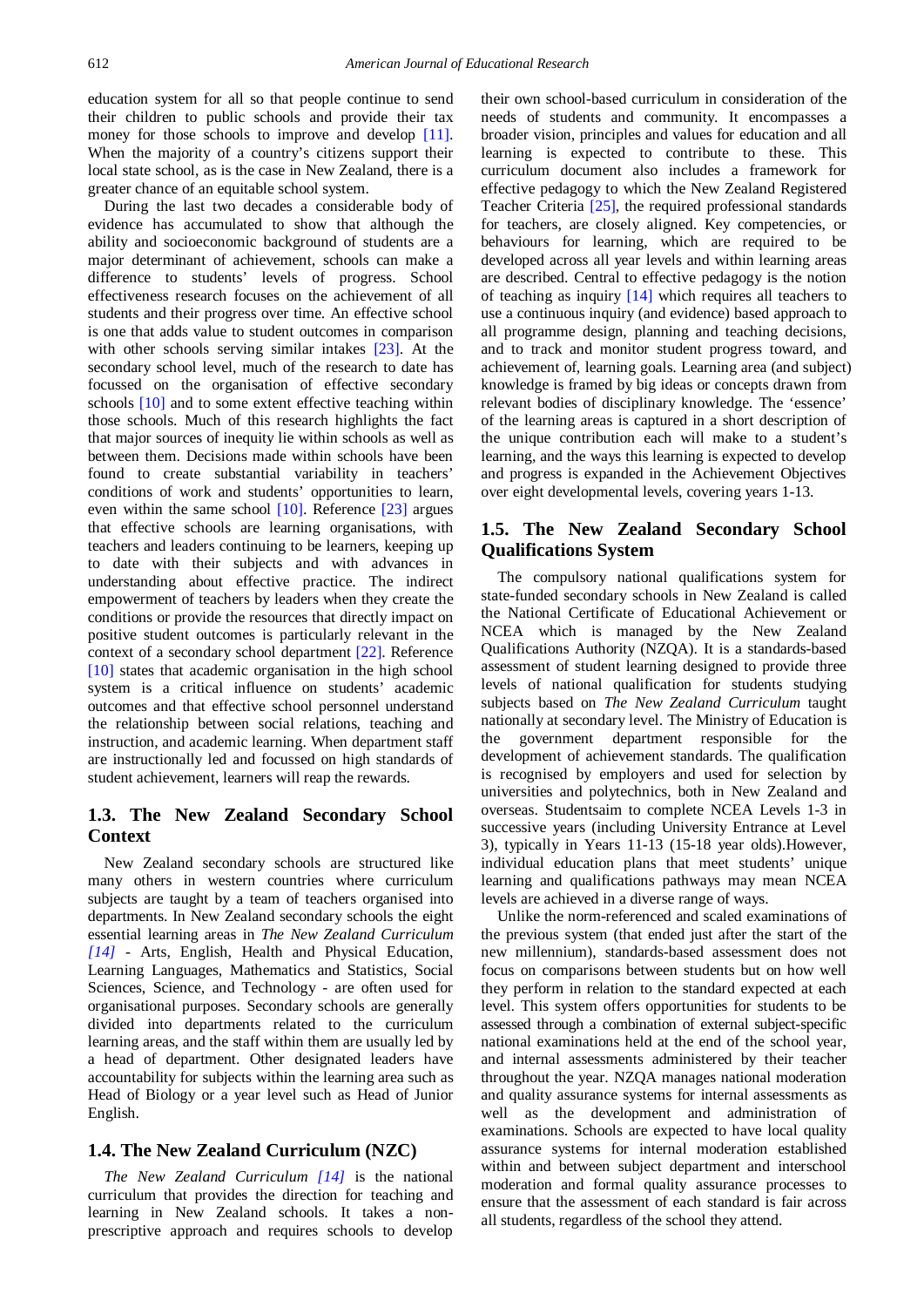# **1.6. Government Priorities for Education in New Zealand**

The New Zealand system can be characterised at secondary level as one of high performance and low equity [\[13\],](#page-8-8) with Māori and Pasifika students overrepresented in the statistics for students performing below expectations. Underpinning the PLD contract described in this paper are the current government's Better Public Service goals [\[15\]](#page-8-9) which describe the goals for a high level cross-sector approach to create a public sector that can respond more effectively to the needs and expectations of New Zealanders. The Government has committed the public sector to achieving these targets in the next three to five years. The targets cover five themes, one of which is 'boosting skills and employment'. Under 'boosting skills and employment' the Ministry of Education as the lead agency has two targets:

- 1. 85 percent of 18-year-olds achieving NCEA level 2 or an equivalent qualification in 2017;
- 2. 55 per cent of 25-34 year olds will achieve a qualification at level 4 or above in 2017 (noting that access to these qualification pathways is largely contingent upon success at Levels 2 and 3).

The justification for target 1 is that NCEA level 2 "gives people the skills required for further education, to progress in working life, achieve better health outcomes and a better quality of life generally". For target 2, the justification is that "people with a level 4 and above qualification have higher incomes and a better economic return than those with lower qualifications" [\[15\].](#page-8-9)

At present, these NCEA level 2 targets are typically being met by schools in higher socio-economic regions, and many low socio-economic status (SES) schools, particularly those with high Māori and Pasifika student populations, are still to meet these targets. A level 2 qualification is insufficient for University Entrance which can only be achieved at level 3 (17 and 18 year olds) and in accordance with a series of additional criteria. Student achievement of the successive levels of NCEA requires the design and delivery of high quality teaching and learning programmes that continue to meet individual student learning and qualification pathways needs across all years of schooling.

# **2. SSA Professional Learning and Development**

# **2.1. The Professional Learning and Development (PLD) Context**

The context that provided the opportunity for the development of this conceptual framework was the Secondary Student Achievement (SSA) contract funded though the New Zealand Ministry of Education. In response to current government priorities, the Ministry of Education provides a strategic selection of publicly funded PLD opportunities for selected schools. The provision of the PLD is contracted through a range of universities and private providers who specialise in this work. Schools with higher levels of student under-achievement, especially for priority learners (currently listed as being Māori, Pasifika, low socio-economic, Special Education Needs (SEN) students, and students from low socioeconomic backgrounds) and as identified by Ministry of Education officials, have access to the most funded support for PLD.

Decisions about schools that receive this targeted PLD are based on school data that show student academic achievement, retention and suspension rates. Schools with comparatively poor statistics, particularly where the gap in achievement for minority and target students is not reducing, are targeted as requiring PLD support. The priority placed around achievement targets for Māori and Pasifika students is detailed more thoroughly in the policy and strategy statements *Ka Hikitia - Accelerating Success 2013–2017 [\[18\]](#page-8-10)* and the *Pasifika Education Plan 2013- 2017 [\[19\]](#page-8-11)*. Students with Special Education Needs are also a schooling priorit[y \[17\].](#page-8-12)

Currently in its third year, the SSA contract is delivered by two PLD providers in New Zealand. The Northern-Central North contract is held by the University of Auckland (the developer of this paper and conceptual framework), and the remainder of the country is covered by a consortium of PLD providers and universities. Two thirds of the secondary schools in New Zealand are in the Northern-Central North region (geographically one quarter of the country). Represented among these schools are some of the most affluent and poorest regions in the country, as well as the most culturally diverse schools and, critically, the regions where the largest proportions of New Zealand's indigenous population (New Zealand Māori) live. The SSA contract is one of a few PLD initiatives specific to secondary schooling and the only one with specific learning area and subject support across the learning areas for senior secondary level.

PLD provided by the SSA contract is targeted at English-medium state-funded secondary school curriculum middle leaders in schools where data shows there are large proportions of priority learners at risk of not achieving. PLD outcomes to be reported include evidence of enhanced and effective middle leader practice that contribute to improved academic outcomes for students.

# **2.2. Middle Leaders in New Zealand Secondary Schools**

Middle leaders include teachers with a designated leadership role in a curriculum area and teachers with responsibilities across learning areas e.g. academic or pastoral care deans, careers and guidance counsellors, specialist curriculum teachers (who support new teachers), and Māori or Pasifika liaison leaders. Most of these roles are accompanied by management units which provide additional salary and/or non-teaching time to fulfil the responsibilities of the role. New Zealand schools are selfgoverning and school Boards of Trustees are able to use available staff funding flexibly to create and assign leadership roles to a range of teachers which meet the needs of the school within government guidelines. Consequently, the nature of the roles and the titles given vary from school to school and large schools tend to have a very diverse range of middle leader roles. For the purposes of the SSA contract, the term 'middle leader' has been defined as those teachers with a designated leadership role in a curriculum area. Middle leaders in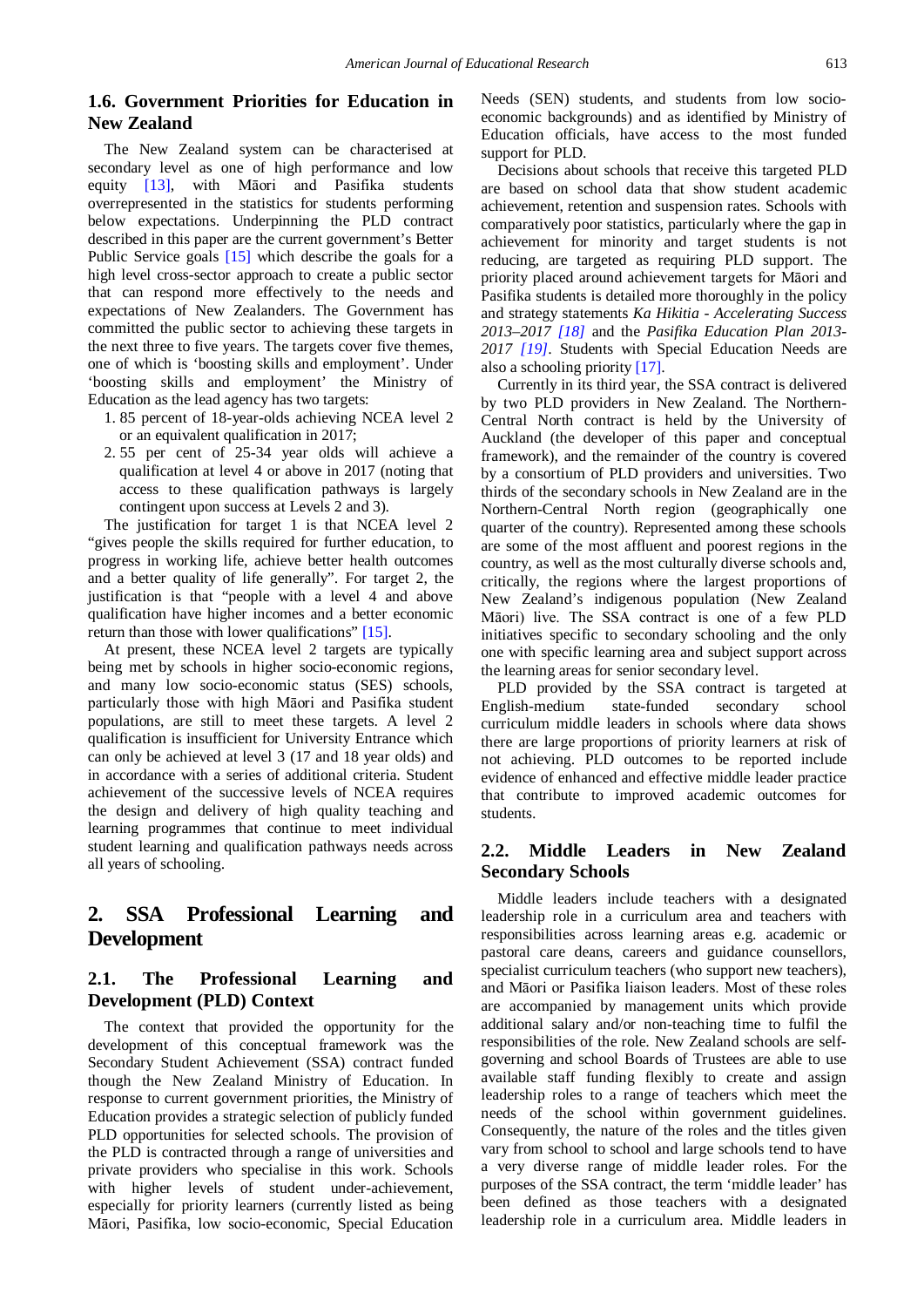curriculum leadership roles have various titles including Head of Department (HOD), Head of Faculty (HOF), Head of Learning Area (HOLA) and Teacher in Charge.

PLD in New Zealand schools has been extensively informed by *Teacher Professional Learning and Development: Best Evidence Synthesis [\[27\]](#page-8-13)*. The main findings of this extensive analysis of the teacher professional development research identifies evidence based teacher and leader practices that promote enhanced outcomes for students. The research shows that providing sufficient time for extended opportunities for teachers to engage with new knowledge that involved theoretical understandings, as well as engaging external expertise, has increased the effect size for student outcomes [\[27\].](#page-8-13) Schools that had the most sustained outcomes throughout and after a PLD intervention were those where school leaders actively led and engaged with the professional learning opportunities and were active participants in modelling their own professional learning for their staff [\[27\].](#page-8-13)

#### **2.3. What is Effective Middle Leader Practice?**

The evidence suggests that there are clearly identifiable characteristics, attitudes, behaviours and beliefs of middle leaders in charge of successful departments [\[4,5,6,9,24\].](#page-8-14) These studies have linked specific dispositions and capacities to positive academic outcomes because when middle leaders make leadership decisions that have "students at the centre" [\[14\]](#page-8-6) there is an inevitable impact on the quality of the teaching in the department. When the key leadership practices are missing at whole-school and department level or are dysfunctional, students are not so well served by their teachers. The specific practices employed by middle leaders to create the working conditions that motivate teachers in ways that impact positively on student outcomes are a critical focus for this PLD, and this paper describes which practices are being demonstrated in departments and how they link to improved student outcomes.

Research shows that as part of the professional learning culture of the school, leaders who provided targets for student outcomes and monitoring (whether these were met or not) were also successful [\[21\],](#page-8-15) [\[27\]](#page-8-13) and [\[12\].](#page-8-16) Leaders who fostered internal standards, greater accountability, promoted situated professional learning and reinforced the importance of connecting assessment judgements to teachers' day-to-day teaching engendered strong professional learning communities in their schools. Through collaboration on common work, teachers in these high schools developed new knowledge to improve their instruction and were strategic in bringing in expert knowledge from outside the school. They reflected on their practice, individually and together, and used evidence of student learning to design and evaluate interventions to address learning differentials amongst student groups. Through this process, teachers created shared language and standards for their practice, within and across subjects [\[12\].](#page-8-16) All of the practices described in these reviews [\[12\],](#page-8-16) [\[22\],](#page-8-5) [\[27\]](#page-8-13) as effective in terms of promoting a school culture of teacher professional learning and development are relevant to the middle leader and department culture of secondary schools.

In the secondary school setting, the principal relies on the department leaders to provide the instructional advice and expertise required for effective leadership at department level. Reference [\[9\]](#page-8-17) asserts that a great deal of the educational decision-making is being transferred to the department heads an[d\[21\]](#page-8-15) asserts that more research is needed on the reasons why school leaders at both senior and middle management levels choose to participate or not in teacher learning activities. Middle leaders have a role to play in modelling and encouraging senior leaders in the school to participate alongside themselves and their department colleagues in professional learning and development. Middle leaders who keep their school leader informed and involved in the professional learning decisions will empower everyone involved and are likely to make initiatives more sustainable.

The resource *Leading from the Middle,* developed by the NZ Ministry of Education [\[16\]p](#page-8-18)rovides schools with a framework of understanding about the roles, responsibilities and dispositions of a middle leader and illustrates the earlier point about ways research is being made more accessible to leaders and teachers in schools so that they can apply theory to practice.

#### **2.4. Scoping PLD and Establishing PLD Goals**

Contract deliverables require the PLD provider to scope the PLD needs ofmiddle leaders and teachers (within the boundaries of the statement of work agreed to with the Ministry of Education) in order to provide a unique and strategic response to the school. After an initial meeting and the development of a memorandum of understanding between the school principal, the local ministry office and the PLD provider, the appointed coordinating facilitator for the school (a PLD facilitator with extensive experience) engages the school in discussions to help scope the PLD needs of middle leaders and identify in broad terms the aims of the PLD action plan.

To model (and mirror) the inquiry based approach expected at all levels of school organisation (from whole school self-review, through to classroom level teaching as inquiry), further scoping by a coordinating facilitator and subject specialist facilitators results in the development of a detailed PLD action plan.This approach is based on considerable evidence that even in very challenging situations leadership teams are able to transform their settings through engaging in evidence-informed collaborative inquiry [\[26\].](#page-8-19) This means a unique approach is taken, not a one-size-fits-all, although it is noted that the middle leader PLD needs that emerge in these schools contain common areas for development.

Data and evidence used to inform the action plan include (but are not limited to):

- 1. Student achievement data (essential):
- Disaggregated for Māori and Pasifika students, and also by gender, and where possible, students with special education needs were identified from the data;
- NCEA achievement data for levels 1-3, by level and by subject/learning area, NCEA level 1 literacy and numeracy, and University Entrance;
- Literacy and numeracy data for Year 9 and 10 students - the NZ developed asTTle literacy and numeracy assessments are the most popular measures;
- The level of expertise for managing achievement and other data on the school's student management system (SMS) is also checked.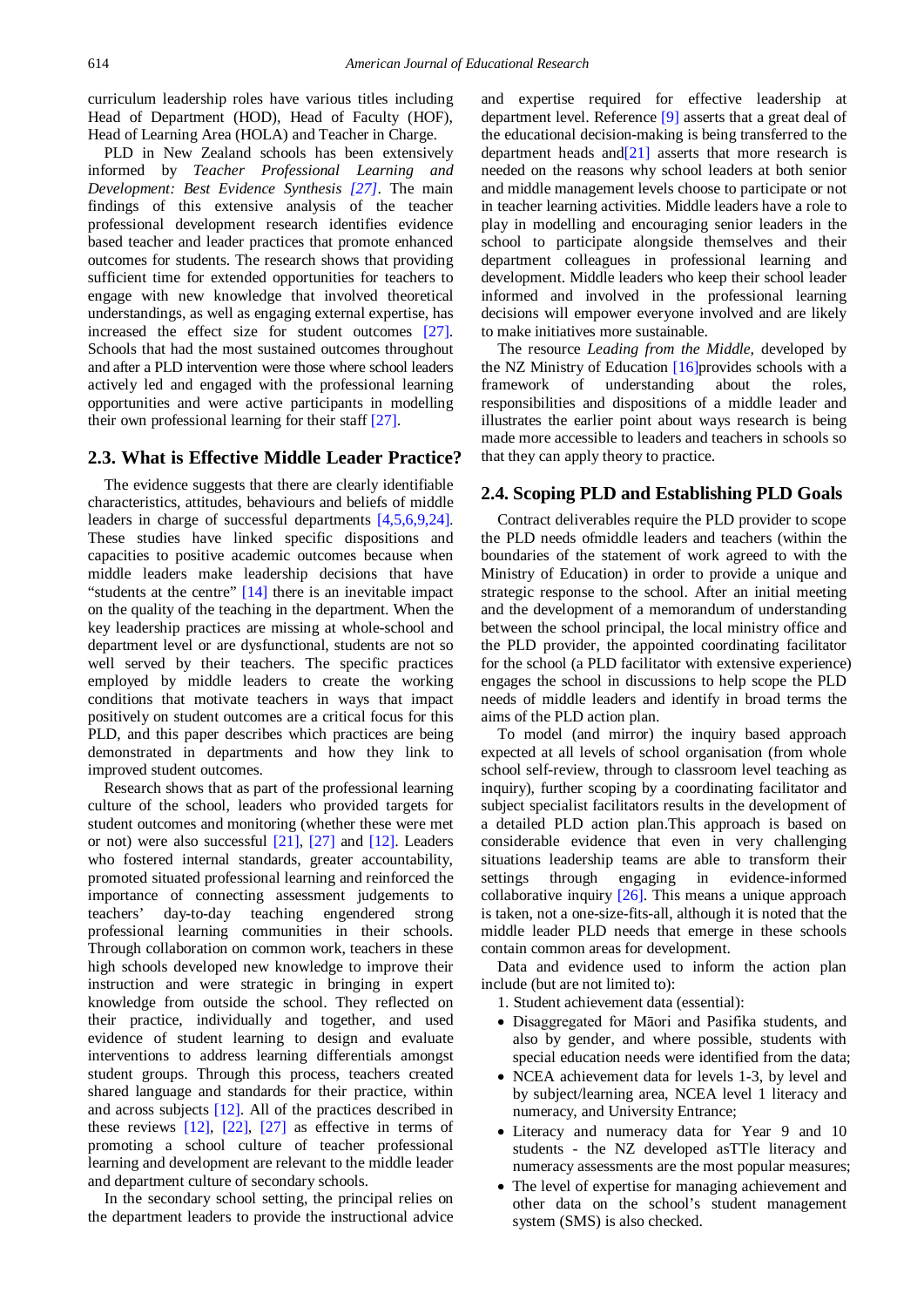- 2. Analysis of the school charter, strategic goals and annual report (documentation required annually by the Ministry of Education and for schools reporting to their Board of Trustees).
- 3. An overview of school organisation and in particular, who the middle leaders are, their job descriptions, expectation, professional accountabilities, performance appraisal processes - as relevant to the school (noting that the organisational structure of small provincial or rural secondary schools is very different to large urban schools). Inevitably there is within-school variation [\[8\]](#page-8-20) which is evidenced in the department data analysis. Further evidence and discussion may identify which learning areas have a higher priority, which helps the PLD provider and the school to make decisions together about how to allocate personnel and facilitation time to the school.
- 4. Analysis of recent government department reports specific to the school, eg the school's most recent:
- Education Review Office report (ERO is the New Zealand government office that reviews school performance);
- NCEA moderation report.
- 5. Social and cultural data as available, eg student voice (which if not available is included as part of the PLD process).
- 6. Identification of other school initiatives and existing PLD plans that have implications for the PLD provided through the SSA contract.

Further scoping conversations take place between the school curriculum middle leaders and the subject specific facilitators to identify specific aspects of leadership practices, related to the broader PLD goals that each middle leader will engage in. After school-wide and learning-area specific middle leader PLD needs are identified, a year-long PLD action plan is negotiated with the school which includes clear expectations of outcomes and the data that will be collected and reported at the conclusion of the PLD provision. These plans specify the learning areas and year levels of students that will be the main focus for the PLD and the middle leadership practices required to positively impact on identified priority students. Progress towards the goals detailed in the plan are formally monitored through regular team meetings with revisions made to the PLD plan as new evidence identifies the need to do so.

#### **2.5. Implementation of the PLD Plan**

Action plans are developed for all the allocated'indepth' schools, where there is intensive in-school PLD based on needs analysis and inquiry, focused on accelerating student achievement and where a team of leadership and subject experts facilitating PLD contain a combination of:

- 1. Generic middle leader practices, eg developing practice across the group of middle leaders (eg using data to track and monitor student progress and to inform programme planning and design decisions, developing aspects of NZC relevant pedagogy, including culturally responsive pedagogy); and
- 2. Subject-specific support for learning area/subject middle leaders to enhance their capacity to lead the learning of teachers in their department to improve

aspects of teaching practice and raise student achievement.

Recurrent generic and learning area/subject specific PLD activities across schools facilitated by the PLD provider include development of:

- Systems and practices for identifying students at risk of not achieving at the expected level.
- Systems and practices for tracking and monitoring progress and achievement of students at risk of not achieving.
- The use of achievement (and social and cultural) data to inform learning programme design and planning.
- The understanding and application of inquiry based approaches, especially teaching as inquiry.
- Middle leaders' capacity to be leaders of learning (of teachers in their department), eg through running department meetings that focus on professional learning, conducting classroom observations and giving feedback to teachers about their practice (used as part of performance appraisal and documentation of teacher competence for registration purposes).
- Middle leaders' capacity to support each other professionally across the learning areas of the curriculum.
- Middle leader knowledge of their learning area in the NZC and planning programmes that reflect the NZC and meet the demands of NCEA at senior secondary level, and junior school programmes that prepare students for further learning at senior level.
- Developing disciplinary literacy for academic learning and NCEA achievement.
- Culturally responsive practice, eg using local contexts, changes to classroom pedagogy to focus more on interactive teaching strategies and discursive practice, knowing the learner through a range of data, using students' cultural worlds as a context for learning.
- The use of action plans to document departmental goals and intended achievement outcomes (or achievement targets) for students, and build capacity on how to use data and evidence to be strategic when deciding on PLD actions to achieve these improved outcomes for students.

#### **2.6. Reporting Evidence of PLD Impact**

The Ministry of Education, much like other social sector ministries, has in recent years adopted an intervention logic [\[2\]](#page-8-21) approach for reporting ministry-led developments for the sector. The development of comprehensive rubrics describing developmental indicators of school performance (from ineffective to highly effective), underpin all PLD contract reporting. The implication of this intervention logic approach means that each PLD provider must collect evidence of improved middle leader practice and samples of achievement data to show that goals have been achieved and improved outcomes have occurred.

# **3. Towards a Conceptual Framework for PLD in Secondary Schools**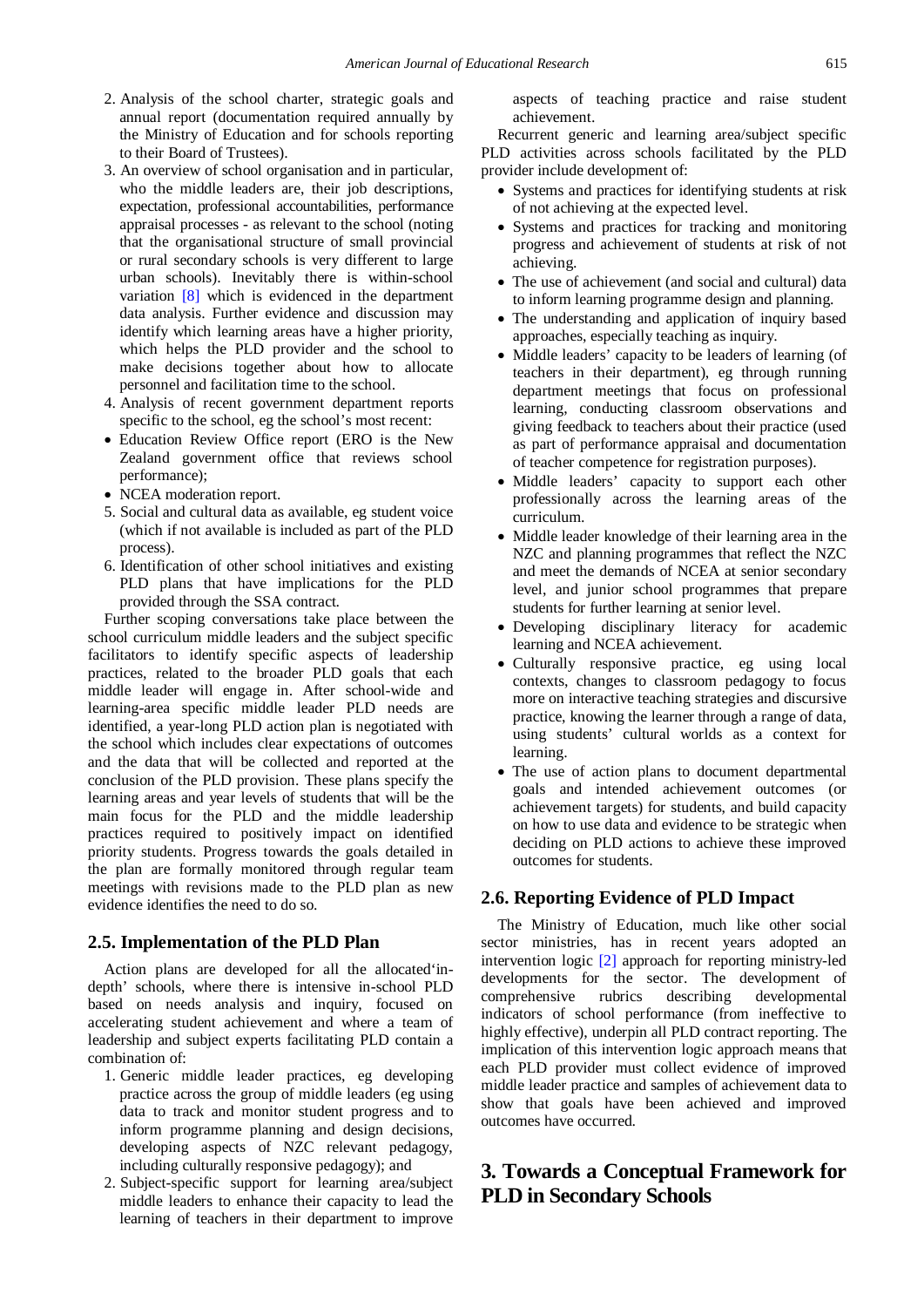It is clear from the foregoing description of the Secondary School Achievement PLD and its wider context, and the discussion of the research on effective schools and middle leaders, that developing a conceptual framework that responds to the complexities of PLD in the secondary school sector, is no simple task. In order to be relevant sector-wide, such a framework needs to take account of a diverse range of factors, some of them applicable across schools and some of them specific to individual schools or learning area departments.

Drawing on the experience of the SSA contract in engaging in PLD with middle leaders in secondary schools, a 'sandwich model' is proposed as a way to conceptualise PLD in schooling improvement initiatives. Given the potential for different layers and fillings, this model is able to accommodate a variety of factors influencing PLD programmes, whilst acknowledging the common structure (formed by government policy) within which the programmes operate. By changing 'fillings', the model can be adapted to suit particular PLD programmes. The food analogy is deliberate because it is about nurturing and feeding for growth and development. The choice of the sandwich is intended to be familiar to a wider global audience although the model could be adapted and more culturally responsive localised versions developed. The different layers of the sandwich are described below.

The 'bread': The bread represents the layers that maintain the integrity of the sandwich; as it forms the outer layers, the bread holds it together and gives the sandwich its overall shape and structure. These layers

provide the (non-negotiable) structure for the conceptual framework. This structure includes the sector-specific educational policies and national strategies that must be complied with, the PLD contract deliverables and expectations, and the evidence that both informs the PLD plan and shows that expected outcomes have been met, policies adhered to and strategies responded to.

The 'spread' (the butter, mayonnaise, or other flavours): This permeates and enhances the flavour of all the other contents. In the case of SSA PLD, the spread is the inquiry-based principles for effective PLD mirroring the inquiry processes that are required across all school systems and practices.

The 'meat': The type of meat in the sandwich is usually what defines it and gives it its name. The 'meat in the sandwich' represents the central and fundamental purpose for schooling improvement which is about equitable outcomes for all students.

The 'fillings': The fillings may change depending on the overall flavour preferences or the specific aspect of the schooling improvement context that features in the PLD process. These fillings include:

- Understanding of research and evidence-based effective middle leader practice (which could adapt to senior leader or teacher practice); and
- Specific aspects of professional learning that the middle leader (or senior leader or teacher) needs to develop in order to become more effective in their practice.

**Table 1. The 'Sandwich Model' Illustrating The Conceptual Framework For Describing The Complexities of Professional Learning And Development Provision.**

<span id="page-6-0"></span>

| Top bread layer:                                                                                                                                    |                                                                           |
|-----------------------------------------------------------------------------------------------------------------------------------------------------|---------------------------------------------------------------------------|
| Current policies and strategies related to the secondary schooling sector (which in the New Zealand context include the NZC, Ka Hikitia, Pasifika   |                                                                           |
| Education Plan, Success for All, Better Public Service goals etc) and the ways these feature in government-funded contracts for PLD provision.      |                                                                           |
| The spread:                                                                                                                                         |                                                                           |
| Professional Learning and Development principles – inquiry and evidence based                                                                       |                                                                           |
| The meat:                                                                                                                                           |                                                                           |
| Social justice and equity considerations – equitable outcomes for all students, not only but especially priority learners.                          |                                                                           |
| The other fillings:                                                                                                                                 |                                                                           |
| Theoretical and research-based best practice understandings of effective                                                                            | Specific PLD tasks, actions and activities (facilitated by PLD providers) |
| middle leadership practice (or senior leader or teacher practice)                                                                                   | that support the development of these middle leader practices.            |
| Bottom bread layer:                                                                                                                                 |                                                                           |
| Collection and use of a range of data to:identify the PLD needs of middle leaders (and teachers) and develop a strategic PLD plan of action: use as |                                                                           |

Collection and use of a range of data to:identify the PLD needs of middle leaders (and teachers) and develop a strategic PLD plan of action; use as evidence to show how well schooling improvement outcomes have been achieved; identify other trends and issues emerging; and to inform next steps.

The 'sandwich model' conceptual framework summarised in the above table shows the range of factors that impact the scoping, provisioning and reporting of PLD in secondary schools. These factors need to be taken into account when carrying out research that seeks to inform practice in secondary schools, and when reporting on the effectiveness of a PLD programme. Without consideration of *all of these factors*, reporting on PLD processes and outcomes will not acknowledge the complexites of the PLD work.

# **4. Recommendations**

If the rationale for developing a conceptual framework for understanding government-funded, externally provided professional learning development (PLD) illustrated through the 'sandwich model' is to make apparent the complex ways research evidence and policy come together

in the delivery of in-service PLD for leaders and teachers in schools, what are the recommendations for policy makers and researchers?

#### **4.1. Recommendations for Policy Makers**

Concurrent with the writing of this paper, the New Zealand Ministry of Education is conducting a review of government funded professional development in New Zealand state schools $[20]$ . Policy advisors are able to investigate and use the evaluation of longer term projects, such as Secondary Student Achievement PLD, to inform future PLD policy and (re)design. This paper identifies some of the complexities of government funded PLD in the New Zealand context. The following recommendations are offered, based on the experiences of the provider of the SSA contract and as summarised from the major trends noted in contract reports. These considerations highlight the various aspects of the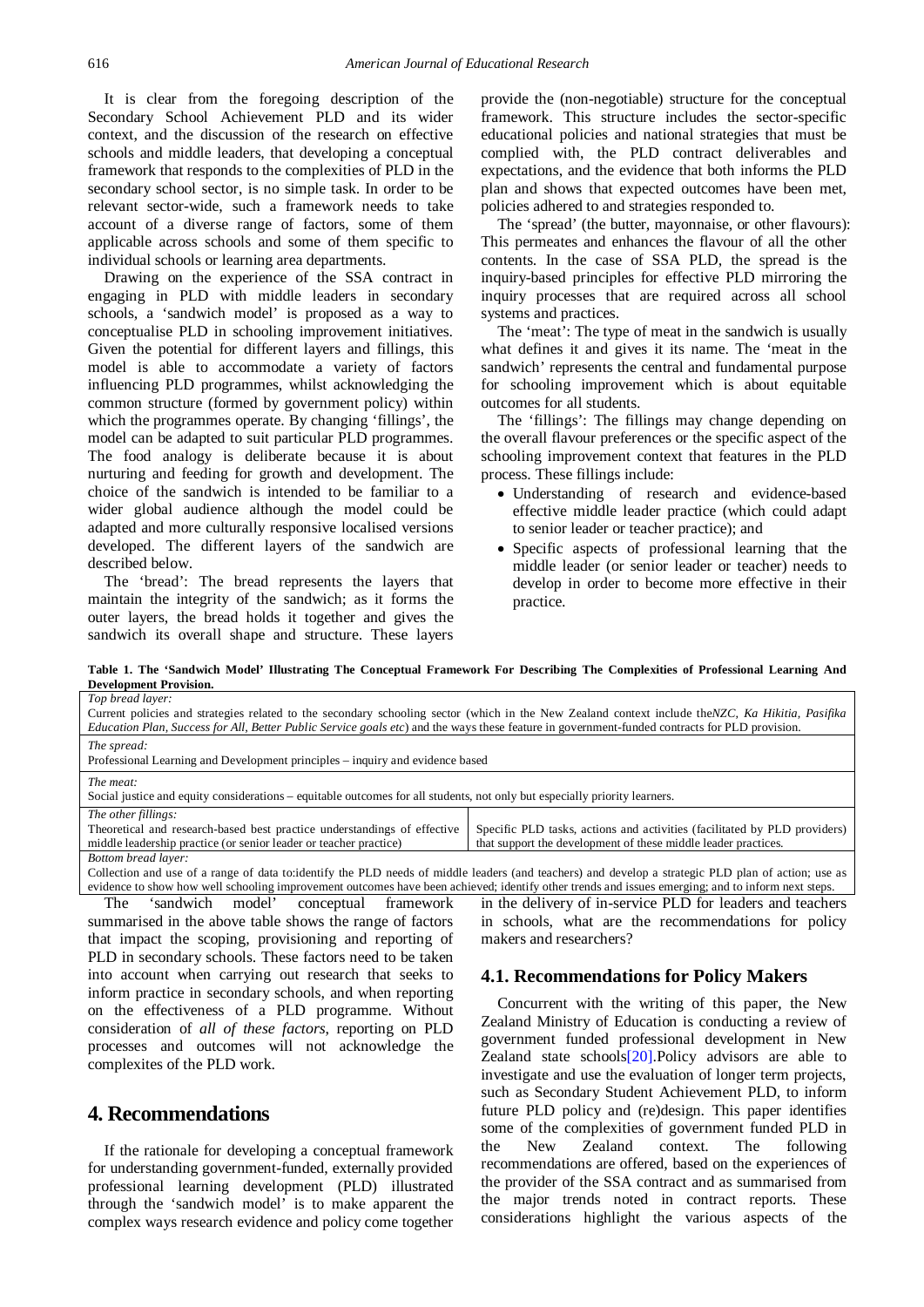sandwich model as described in [Table 1](#page-6-0) and offer ideas for adding to existing knowledge in the field and adding to the existing literature both within New Zealand and internationally.

Key areas for consideration when designing and provisioning future secondary sector PLD:

- There are too many PLD interventions or projects in some schools, particularly in schools where there are many priority students, making a complex situation even more complex.
- Leaders need to be incentivised to take an evidencebased approach to prioritise the PLD interventions on the basis of student academic and social outcomes. School decisions about PLD are too often resourcedriven as opposed to being informed by evidence.
- When schools move from one PLD initiative to the next there is not always the opportunity (or established practice) to consolidate, embed, learn from, or build on previous PLD.
- Senior leader capacity for school self-review, coupled with the development of a culture of schoolwide inquiry to identify PLD needs, and a strategic response to these, remains a challenge in many schools.
- An observed lack of coherence between the school charter, annual (and strategic) plan, and related PLD plan, understanding of how learning-area specific PLD relates to these documents, as well as the way government policy and strategy should be incorporated in this planning, shows the gaps in some leaders' and teachers' understanding of the complexities of schooling improvement.
- The principles of *KaHikitia [\[18\]](#page-8-10)* and the *Pasifika Education Plan [\[19\]](#page-8-11)* are yet to be fully realised or embraced by school leaders and teachers, especially in relation to locating student success in identity, language and culture.
- The schooling improvement purposes of tracking and monitoring achievement of Māori, Pasifika and Special Education Needs students remains a challenge in order to locate the practice in realising learner potential instead of using data to support deficit theories [\[1\].](#page-8-23) Resistance from leaders and teachers is often encountered when the PLD process challenges them to have high expectations of all learners. School leaders and teachers need to understand and see examples of 'best practice' in this area, in order to accelerate improvement.
- All PLD interventions require robust research and evaluation integrated into the design that serves to inform the intervention and make adjustments to the programme and processes accordingly. The intervention needs to 'model' the robust evidence and inquiry methods required by school personnel.

## **4.2. Recommendations for Secondary Sector and Researchers**

When PLD is government-funded and provided in response to government priorities and through policy and strategy, the outcomes need to meet the expected and required contract reporting conventions, and clearly report the shifts and changes at a student, teacher, leadership and whole school level. Without robust evaluation and reporting requirements, the outcomes are difficult to report in ways that are useful for the broader education sector. The causal link between the intervention in the school and student outcomes is particularly problematic in schools engaging in multiple interventions simultaneously. There are however opportunities to measure patterns and relationships between PLD intervention strategies and teacher and leader changes in practice. These practices need to be clearly described, identifable and observable by an external facilitator or researcher. Multiple measures are required to measure the shifts in leader and teacher professional behaviour and practice which can then be compared to student engagement and academic outcomes. Teacher learning must be connected to identified learner needs but often someone disconnected from the school makes decisions about what and how teachers are to learn [\[26\]](#page-8-19) so evaluation of the outcomes is critical to inform the next steps in the PLD inquiry cycle.

Professional learning and development initiatives such as SSA have the potential to produce large quantitative data sets that can be established to identify broad patterns and relationships between intervention processes and outcomes for leaders, teachers and students. Qualitative case study research is also required to capture and value the localised outcomes from PLD providers, improved leader/teacher practice and individual student achievement that shows schools meeting achievement targets. Evidence informed practice that produces local school, department and classroom based evidence to keep informing the inquiry process is increasingly useful. Leaders and teachers who are engaged in the collaborative analysis of learner needs are motivated about new learning because there is a direct connection to their immediate context and impacting the equity outcomes for their learners.

# **Acknowledgements**

This work is made possible by the team of highly skilled facilitators at The University of Auckland led by the contract's national director, Karl Mutch, and the officials at The Ministry of Education, who continue to respond, encourage and adapt to ensure the PLD contract can be optimised to the best effect for priority learners in New Zealand.

# **Notes**

- 1. A full explanation of the National Certificate of Educational Achievement system can be found on the NCEA section of the New Zealand Qualifications Authority (NZQA) websitewww.nzqa.govt.nz. NZQA provide all schools with confidential rollbased data detailing NCEA achievement for students attending the school. Only broad overviews of these data are publicly available.
- 2. Literacy and numeracy assessment information is explained on the e-asTTle website http://easttle.tki.org.nz/.
- 3. New Zealand secondary schools have a choice of which student management system database (SMS) to purchase and use to manage their school data. The locally developed KAMAR system is proving to be